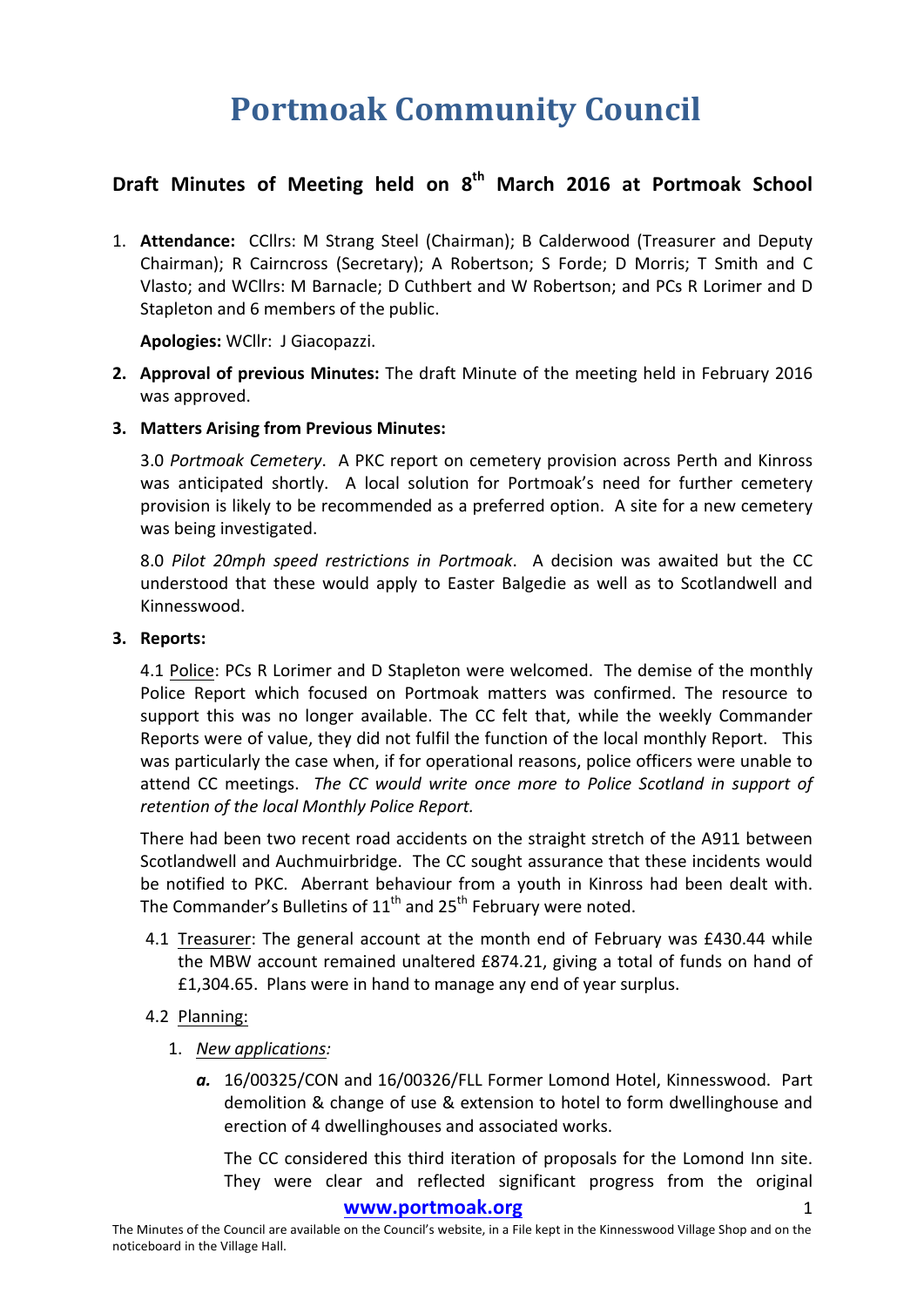proposals. That said, there remained concern that cross-section elevations across the site showing proposed new builds in relation surrounding properties were still omitted and that, after two years, an officer conservation report had yet to be made available. The CC were mindful of the conservation setting and, while welcoming the retention of the original Inn, believed that the proposals "overdeveloped" the site. In particular the row of three houses at the rear of the site and facing the Loch were of a scale too large for the site and together represented a significant "barrier" whether viewed from the village or from the Loch. The CC recognised the importance of views of the Loch from the village Main Street and that these would be blocked by these houses. It supported the value placed on the retention of these views by the Report "Kinnesswood Village Appraisal and *Conservation Area Status.*" While the CC in principle supports housing on this site, it believes that smaller, fewer and varied housing units of a scale reflective of the surrounding properties and retaining views of the Loch would be more appropriate in place of the three large properties proposed. For these reasons it will write objecting to these applications.

**b.** 16/00172/FLL Vane Farm Nature Centre - Erection of 3 km Predator Fence. Uwe Stoneman, Tayside Reserve Manager RSPB, was welcomed and set out an evidence-based case for the proposed predatory fence. While wildlife on the wetlands is at risk from predators the risk to the single colony of nesting lapwings is particularly high. The species is in decline, is listed as endangered and, unless protected, would not be sustainable. RSPB had undertaken significant research into the nature of the predation which confirmed that it was primarily nocturnal and came from both foxes and badgers.

The design of the 3km fence proposed (electrified, 1.6 metres in height and buried to a depth of 30cm) has proved to be effective on a number of RSPB sites across the UK. As a single fox could devastate a colony it had to be effective. While the wetlands would remain open to Loch Leven the design would aim to preclude entry by predators attempting to swim around the fence where it entered Loch Leven. Part of its course would run alongside the Heritage Trail, where it would be separated from the Trail by the existing stock fence so ensuring the public has no direct access to the fence. Once erected its effect would be closely monitored. It would be removed if the solution was ineffective.

The CC recognised the validity of the evidence presented and, in view of the charitable nature of the applicant and the fact that the application is in a National Nature Reserve supported the planning application, despite the potential constraint of the proposal on access rights. *It would write to PKC accordingly.*

- *c.* 16/00170/FLL Iona Back Dykes Road, Kinnesswood Installation of replacement windows. No Comment by CC.
- *2. Progress with developments:*
	- a. Lomond Inn An alternative concept. It was reported that no progress had been made.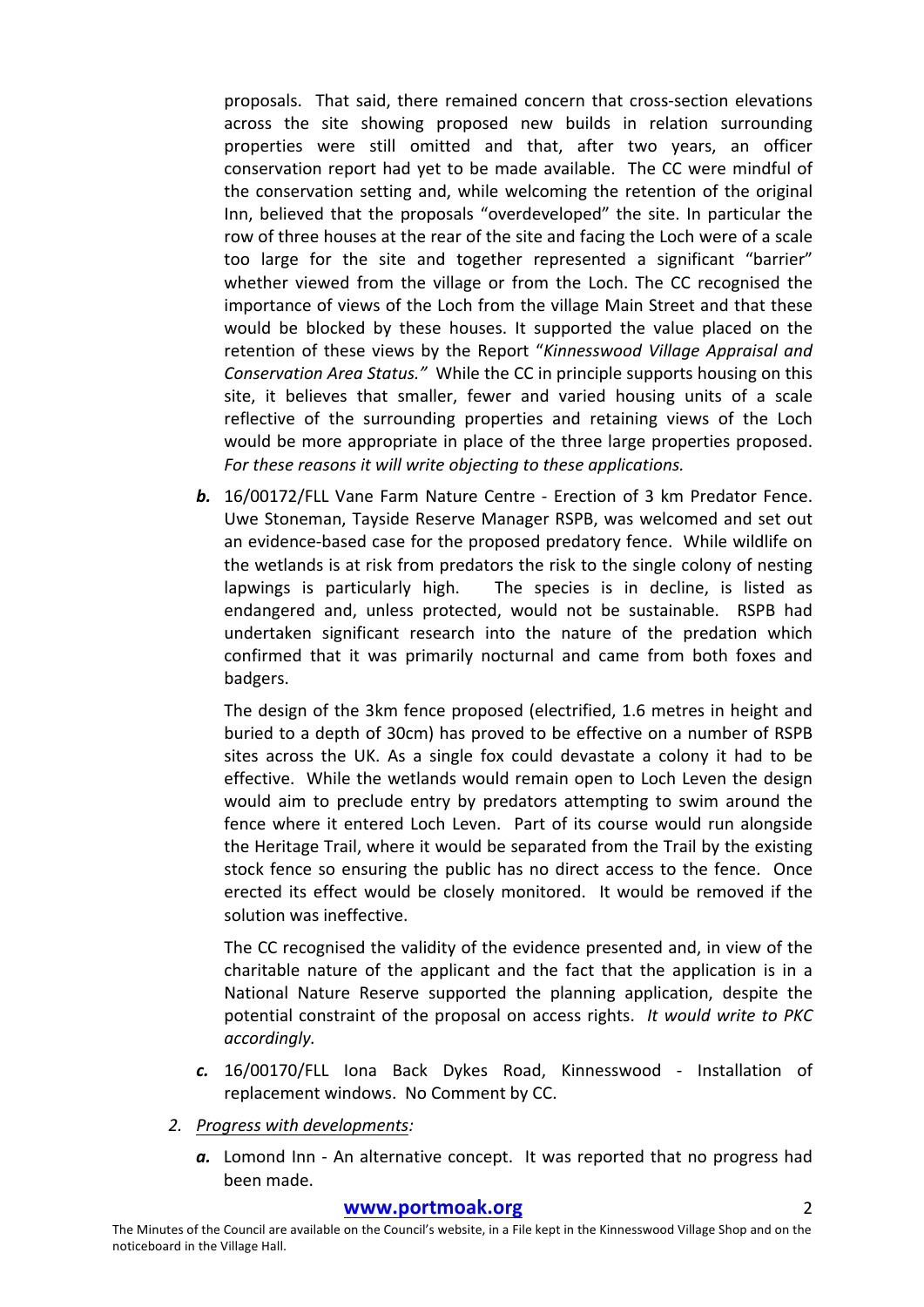- **b.** Glenlomond 15/01834/FLL, erection of 14 4/5 bedroom dwellinghouses. This application had been withdrawn and a further application was anticipated shortly.
- **c.** Arrangements at Whitecraigs and Stephen's Field consequent on departure of the developer. Following contact with  $A \& J$  Stephen the Chairman reported that a meeting to review both the matter of maintenance of redundant plots across the development and the status of Stephen's Field would be arranged.
- 4.3 Roads: WCllr Bruce Calderwood circulated an updated "Roads Report" which would be placed on the CC website. He highlighted: progress with road drainage in Scotlandwell although this was not yet complete; the cypress hedge obstructing the pavement at Wester Balgedie had still to be tackled; and that there remained a risk of flooding with consequent residual mud on the A911 footpath midway between Easter and Wester Balgedie. The CC would write to the PKC Roads Department seeking support in resolving what appeared to be faulty drainage system adjacent to the footpath.

The problem of the narrow A911 accommodating large HGVs was reported by WCIIr Robertson. He had seen two attempting to pass within Kinnesswood. Both had required to mount pavements. This was a recognised problem. There were three possible solutions: discouraging HGV transit of Portmoak along the A911 through road signage and better Sat Nav software; introduction of "give and take" provisions at certain points; and downgrading the road classification of the A911 and upgrading that of the south Loch Road B9097. The CC would approach PKC *roads* Department re the possible introduction of "give and take" provisions.

Potholes: The CC noted the Report of WCllr J Giacopazzi.

Kilmagadwood junction: The Chairman and a resident raised the matter of the unimplemented planning condition requiring, for road safety reasons, modification of the Kilmagadwood junction. The planning enforcement officer has approached local residents asking them to explain why enforcement of the condition is desirable. The CC would write to the PKC enforcer supporting the taking of *enforcement action for the benefit of all users of the A911.* 

- 4.4 Paths: WCllr Tom Smith reported that: a meeting with representatives from "Paths" for All" to review the state of the Michael Bruce Way (MBW) and to recommend improvements would be held shortly; two information leaflets dealing with a section of Heritage Trail within Portmoak and with the MBW had been published by the Living Lomonds partnership; and that improvements to the entry to the Moss at Peat Loan could be anticipated.
- **5. Draft response: Consultation on Main Issues Report:** Comment on the Main Issues Report was required by the  $16<sup>th</sup>$  March. A draft response had been circulated for comment. There were no "Main Issues" that applied direct to Portmoak but in contributing to the preparation of the Main Issues Report the CC had been invited to raise a number of more local issues. These would be revisited in its response. CCllrs were asked to give comments on the draft to the Secretary by Saturday  $12^{th}$  March.
- **6.** Dates of Meetings 2016 2017: These were noted and, once confirmed by the school, would be forwarded to PKC and circulated widely.

#### **www.portmoak.org** 3